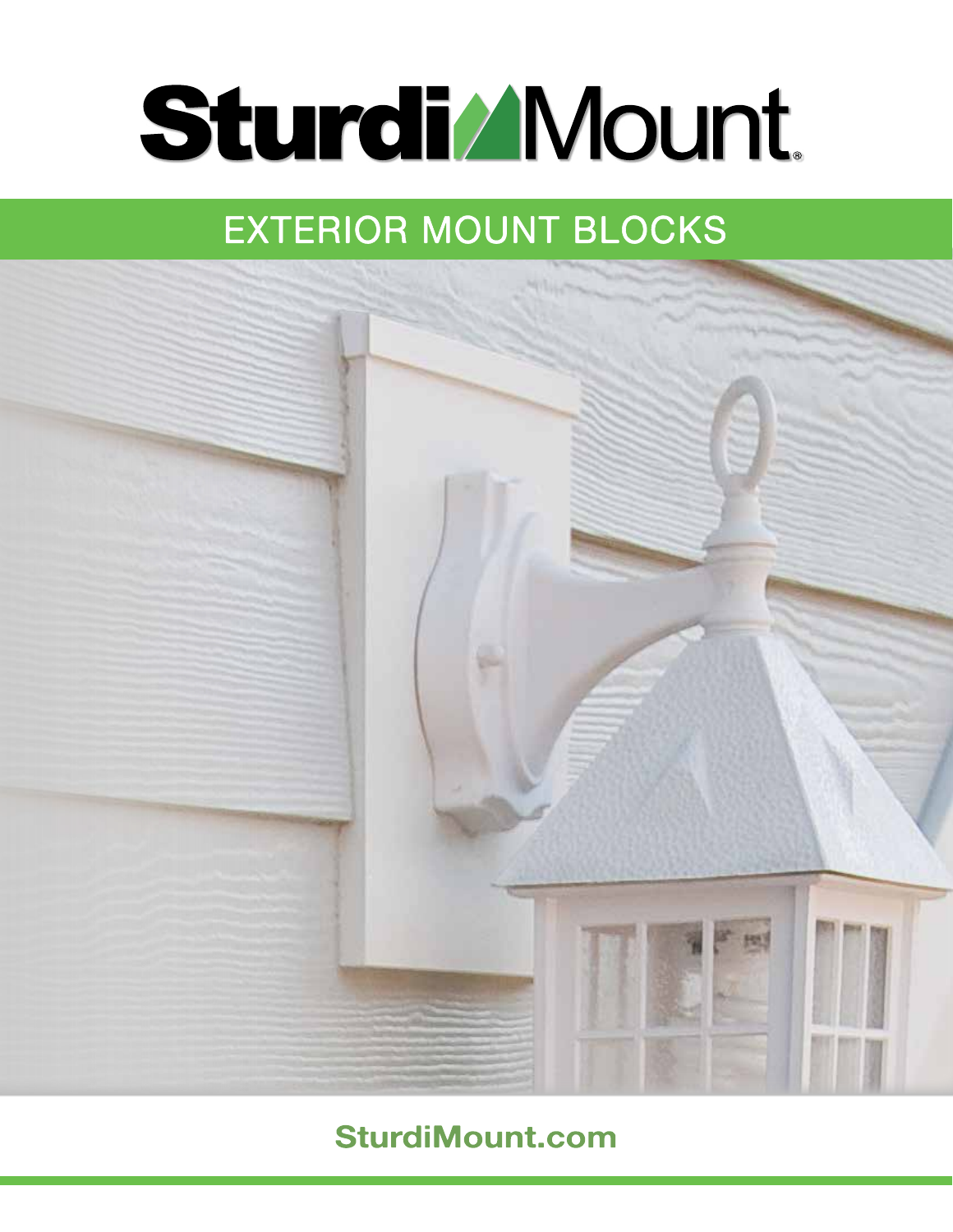## **Sturdi/Mount**

### DESIGNED TO BLEND IN. BUILT FOR TOUGHNESS.

SturdiMount Mount Blocks are designed to provide a strong, smooth mounting surface that complements uneven exterior finishes such as lap siding, brick, stone or stucco. It's a detail that is often overlooked that provides easy installation of light fixtures, vents, plugs, and more.



#### **RECEPTACLE MOUNT** #SMR68TW

**Use: Electrical boxes** 6" x 8-1/2" Qty: 5 per box  $|$  Wgt: 7.5 lbs.



#### **SPLIT MOUNT** # SMS68TW

**Use: Spigots, gas lines, and door bells**  $6'' \times 8 - 1/2''$ Qty: 5 per box  $|$  Wgt: 7.5 lbs.





**THIS PRODUCT CAN BE PAINTED** For best results, use a 100% acrylic paint or paint that is formulated to bond to plastic and PVC. Always follow the paint manufacturer's instructions for surface preparation and priming.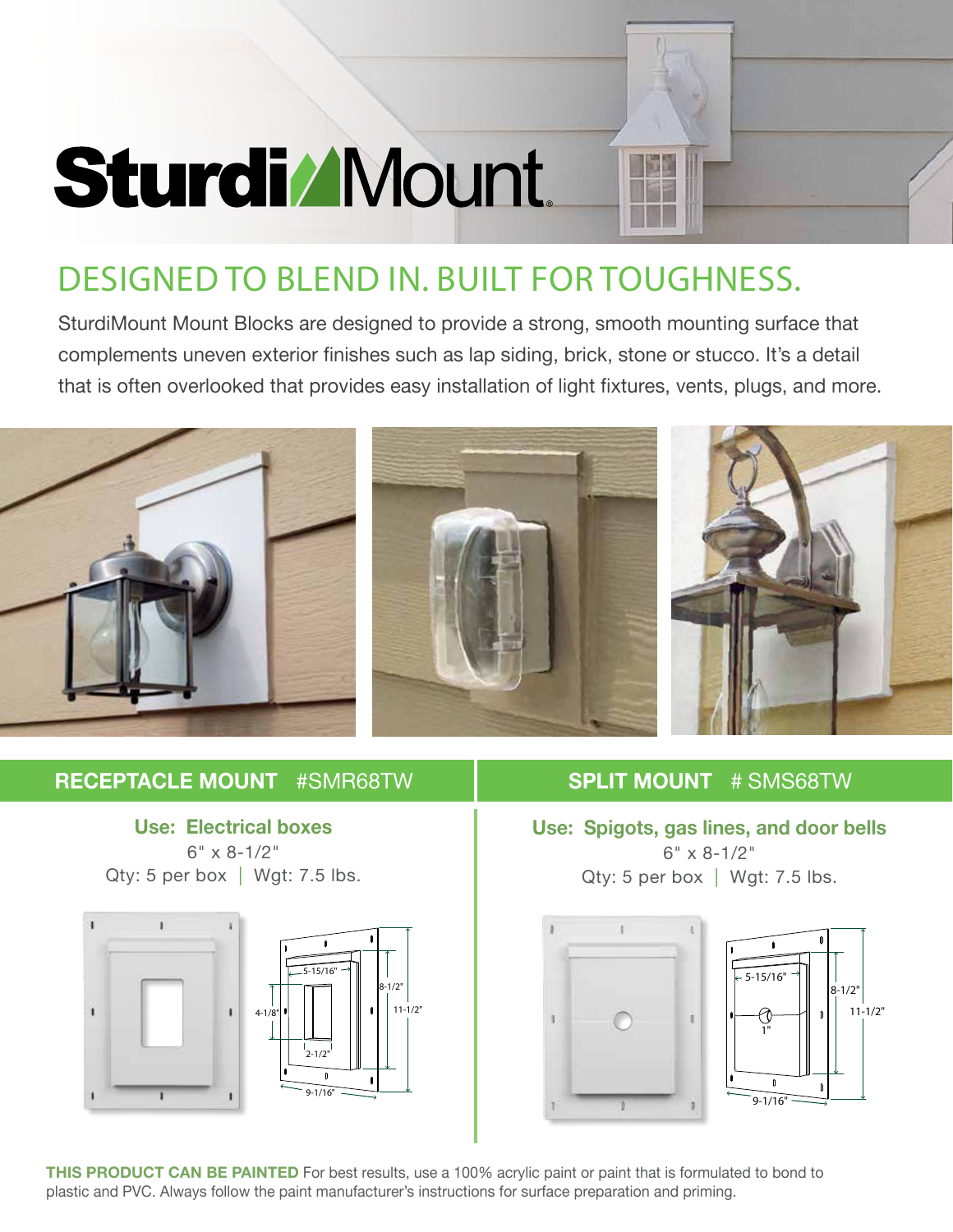- Pre-flashed and pre-assembled for protection against water damage.
- Saves time and labor, SturdiMount installs in seconds.
- Provides a clean and more finished look.
- For use on fiber cement, cedar, engineered wood, and composite siding.
- The mounting surface is manufactured of cellular PVC.

#### **OVERSIZED MOUNT** # SMO815TW

#### **HORIZONTAL MOUNT** # SMH916TW

**Use: Coach lights** 8-1/2" x 15" Qty: 5 per box | Wgt: 15.1 lbs.





**UL RECEPTACLE MOUNT** # SMRUL68TW Canadian UL Certified # SMRCUL68TW

#### **Use: Standard lights and electrical boxes**

5-3/4" x 7-1/2"

Qty: 5 per box  $|$  Wgt: 6.62 lbs.





#### **Use: Furnace/HVAC applications and house address plaques** 16" x 9-1/2"

Qty: 5 per box | Wgt: 10 lbs.





Face of mount is uncut for on-site fabrication.

#### **UNIVERSAL MOUNT** # SMU811TW4 3-5/8" Cut out # SMU3811TW4

#### **Use: Standard lights and dryer vents**

 $8 - 1/2$ " x 11" Qty: 5 per box | Wgt: 11.7 lbs.





#### **BLANK MOUNT**



**For onsite customization. Blanks are available in Universal, Oversized and Receptacle Profiles.**

> UNIVERSAL: PART # SMU811BTW4 OVERSIZED: PART # SM0815BTW RECEPTACLE: PART # SMR68BTW